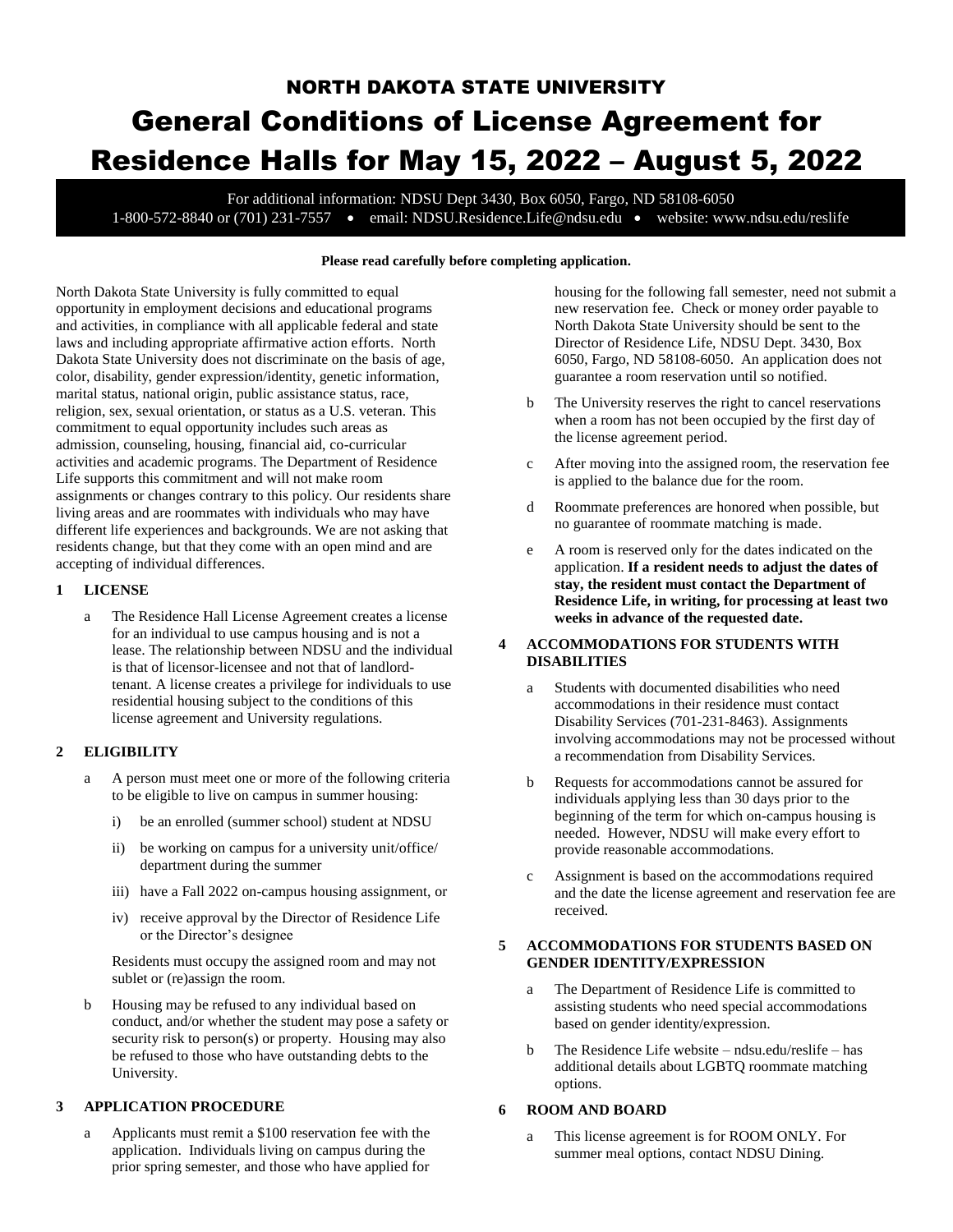b Summer Room Rates for Mathew Living Learning Center:

\$1932 for 12 weeks (\$161/week, \$23/day)

Charges will be assessed based on a resident's entire stay.

- c Room assignments are made for the dates indicated on the back of the application, and residents are expected to continue residence in the halls for the duration of the license agreement period. The University reserves the right to refund payment, refuse assignment to any applicant, and to make all final room assignment decisions.
- d A room assignment will be made by the Hall Director at the time of check-in at the hall.
- e Room fees may be paid online through Campus Connection or at NDSU One Stop located at Memorial Union.

# **7 OCCUPANCY**

- a An application and corresponding fee (if applicable) must be on file prior to occupancy.
- b Rooms must be vacated no later than 6:00 p.m. on August 5, 2022, unless registered to live on campus in the fall. Exceptions to this policy must be approved by the Director of Residence Life or the Director's designee.
- c Room preference type (studio vs. four bedroom) cannot be guaranteed.
- d Guests of the same gender are permitted overnight in a resident's room. Residents are responsible for behavior of their guests.
- e The University assumes no responsibility for loss, theft or damage to personal property. The University strongly recommends purchase of renter's insurance or an extension of family insurance to cover loss or damage of personal property. The University does not have insurance that covers the personal property of residents or their guests. In addition, residents agree not to hold responsible the University, the Department of Residence Life and its employees and agents from any claims or damages sustained by residents or their guests as a result of acts or omissions relating to any changes or modifications made by residents to their room or furnishings. A resident is financially responsible to the University and other residents for damage, loss, or injury sustained by the University, the Department of Residence Life and its employees and agents as a result of the resident or the resident's guests' acts or omissions.
- f Any room not occupied during the summer is subject to reassignment. The University reserves the right to determine what constitutes occupancy.
- Any terminations of occupancy or exceptions to this license agreement will be subject to the approval of the Director of Residence Life or the Director's designee.
- h The University reserves the right to transfer residents from one room to another if deemed necessary.
- i Residents who have a license agreement on file for fall semester are eligible to extend the summer license

agreement until August 12, 2022. Remaining students will move to their fall assignment and register for break housing on August 13, 2022.

j A student may check in only once during the summer, and check out only once. Since NDSU summer housing does not operate as a hotel, a student may not make multiple stays over the course of the summer to avoid paying for weekends or other time away. A student may choose to be away from campus at various times through the summer, but is not permitted to check out and back in during those times. The student will be billed for housing between the one check-in date and the one check-out date.

# **8 LICENSE AGREEMENT CANCELLATIONS AND REFUNDS**

- a An applicant's reservation may be canceled with a refund of the reservation fee if such request is received at the Department of Residence Life two weeks before the scheduled arrival. Refunds are processed by Customer Account Services. Since prior-spring-semester and following-fall-semester students applying for summer housing need not submit the \$100 reservation fee, no refund is given to these individuals.
- b **If a reservation is cancelled less than two weeks before the arrival date indicated, the resident is subject to a \$100 late cancellation fee.**
- c **After checking into a room, any resident who wishes to shorten the length of stay must request to do so no less than two weeks prior to departure**. Failure to do so will result in charges equal to the original length of stay requested, or charges equal to two weeks occupancy from the date the new request is made, whichever is less.
- d **If a resident vacates an assigned room prior to the end of the license agreement period without written consent of the Director of Residence Life, the resident will be held responsible for an additional two weeks of room charges, or for the original length of time requested, whichever is less.**

# **9 WITHDRAWAL FROM THE UNIVERSITY**

a On or after the first day of classes, authorized room refunds are calculated based on date of withdrawal and returned to the student, provided all payment obligations to the University have been met. In order to complete the withdrawal process and be eligible for any refund, a student must properly check out of the room according to established procedure within 24 hours of initiating the withdrawal process.

# **10 HALL OR ROOM CONTENTS AND USES**

- a All residence hall rooms are equipped with wardrobes/chests of drawers, mirrors, desks, Ethernet jacks, Wi-Fi, chairs, drapes/blinds, and beds. Standard setup in the Mathew Living Learning Center (MLLC) includes either single studios or four-bedroom units. Both types include a kitchenette (stove/oven, sink, and microwave) and bathroom.
- b Residents provide their own blankets, pillow, bedspread, linens, television, towels, toiletries, desk lamp, and kitchen supplies (pots, pans, utensils).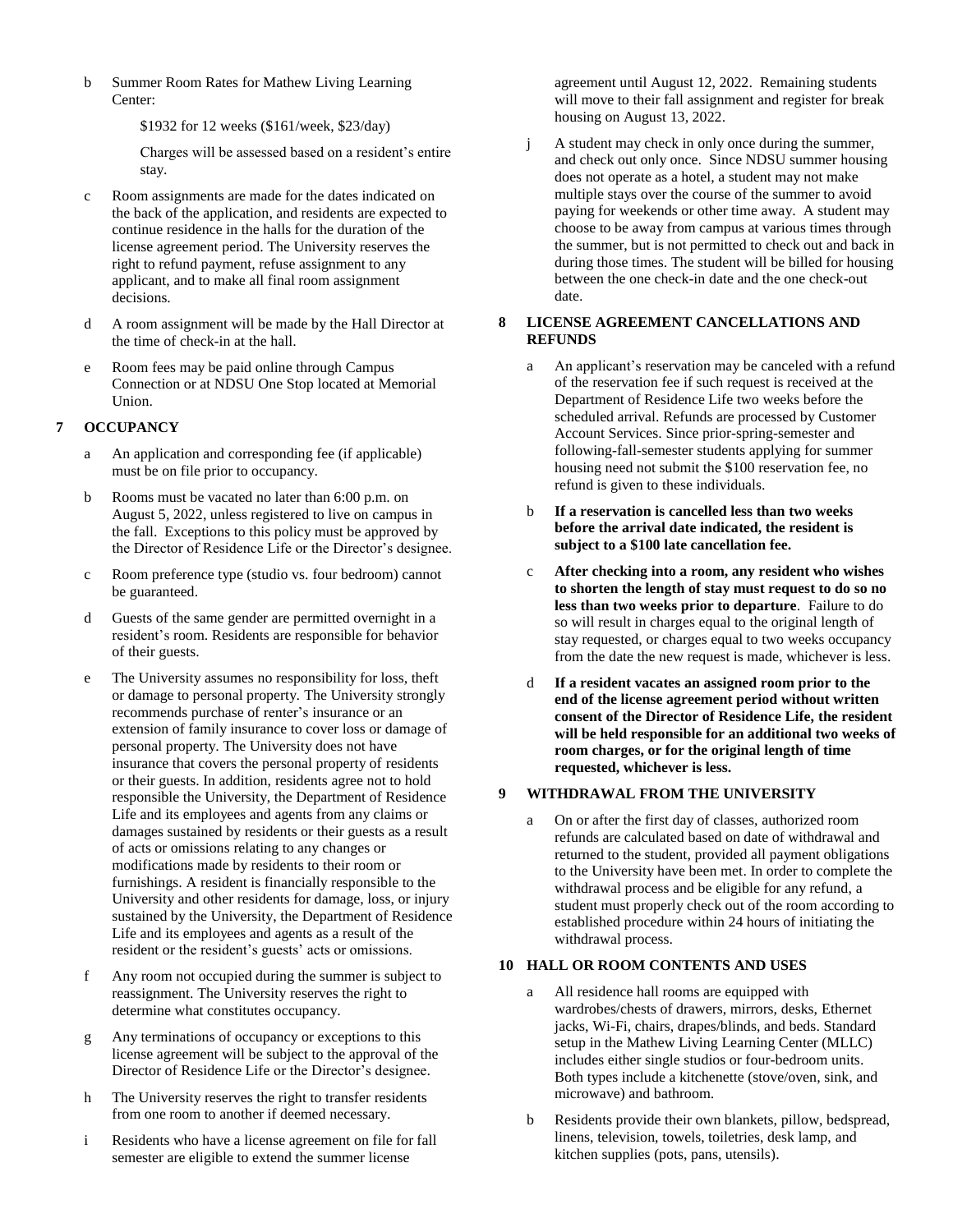- c Residents are responsible for cleaning their rooms (including kitchen, living area, and bathroom, if applicable), removing waste materials and maintaining sanitation and safety conditions acceptable to the Department of Residence Life. Residents will be billed for labor costs if cleaning is required by the University. Limited equipment and supplies for cleaning are available upon request.
- d Appliances permitted in summer school residence halls include: coffee makers with auto shutoff, corn poppers with enclosed heating elements under 1000 watts, sewing machines, hair dryers, radio, stereo and television sets. These items must be UL approved. Small cooking appliances are permitted in the MLLC.
- e Residents are not permitted to make alterations, install equipment, remove plumbing fixtures, paint, or make repairs in any part of the building. Additional furniture may not be brought into rooms without approval from the Hall Director. University property may not be transferred between rooms or removed from rooms, lounges or residence halls. Room personalization and window displays may be subject to approval by Residence Life staff.
- f The use or possession of the following is prohibited in or around residence hall rooms:
	- i) alcoholic beverages or alcohol containers (regardless of age)
	- ii) narcotics or other drugs when their use or possession is prohibited by law
	- iii) firearms, fire crackers, explosives, knives, bows and arrows, air-soft guns, paintball guns, or other weapons
	- iv) air conditioners, space heaters, electric cords outside of the room or building, and halogen lamps/lights/bulbs
	- v) antennas, dishes or aerials for radios or TVs
	- vi) homemade bed lofts
	- vii) battery chargers and/or engine heater cords
	- viii) open fires, candles, incense, potpourri pots
	- ix) weight lifting equipment, exercise equipment, and/or hoverboards
	- x) pets (other than non-carnivorous fish in an aquarium not larger than 10 gallons)
	- xi) kitchen appliances such as instant pots, George Foreman-style grills, crock pots, pizza ovens, air fryers, hot plates, toasters, instant pots, or other appliances with exposed heating elements, except in buildings such as Mathew Living Learning Center or Niskanen that include kitchens/kitchenettes within each individual housing unit
	- xii) other items deemed inappropriate by Department of Residence Life staff
- g Pictures or other wall hangings may be suspended using removable adhesive. Moldboards, picture rails, or bulletin boards should be used if available. Residents will be charged for damaged walls and/or ceilings.
- h No motor vehicles may be stored in the residence halls.
- i No person or organization, whether or not affiliated with the University, may advertise, sell, conduct a business, or raise funds in the residence halls without registering and receiving permission from the Department of Residence Life. No person may use the words "NDSU" or "North Dakota State University," or any derivative thereof, in any address or in any other way associate such terms with any personal business, such as, but not limited to, on business cards or stationary, although persons may use their post office box number.
- j Merchandise must be received from vendors at the main entrances or main lobbies of the residence halls. No vendor is permitted beyond this common area.
- k Gambling, including internet gambling, is prohibited by law.
- l Smoking is prohibited on campus.

# **11 SERVICES**

- a Coin-free washers and dryers are furnished in the residence halls. A portion of hall dues go toward maintenance and upkeep of laundry facilities.
- b Mail service is provided to the MLLC, except on weekends, holidays, and break periods. Packages are delivered to the Bookstore in Memorial Union.
- c Basic cable TV service is provided, as well as content streaming. Both are subject to the availability of service as negotiated by the Department of Residence Life and a specific vendor.
- d Direct network access is provided to NDSU students only. Requests for exceptions should be made to the Department of Residence Life. Arrangements for connection are made through Information Technology Services.

# **12 STANDARD REGULATIONS**

- a Residents are expected to know and abide by the terms and conditions of this license agreement and rules and regulations specified in the Residence Life Handbook and the document *Rights & Responsibilities of Community: A Code of Student Conduct*. The handbook can be viewed at https://www.ndsu.edu/fileadmin/reslife /Misc/ResLife\_Handbook.pdf. The Code of Conduct can be viewed at https://www.ndsu.edu/fileadmin/policy/ 601.pdf Violations of these rules or other inappropriate conduct are handled through the disciplinary process of the residence halls and/or the University and may result in appropriate sanction(s) that may include the termination of this license agreement.
- b Residents are responsible for damages and/or loss to residence hall property resulting from negligence or misuse. When responsibility within a room cannot be determined, all roommates will be jointly responsible. Willful damage shall be cause for disciplinary action, which can result in dismissal from the residence hall and/or University.
- c Residents must leave the building by the designated exit whenever the fire alarm sounds. Windows and doors must be closed and lights left on. Tampering with